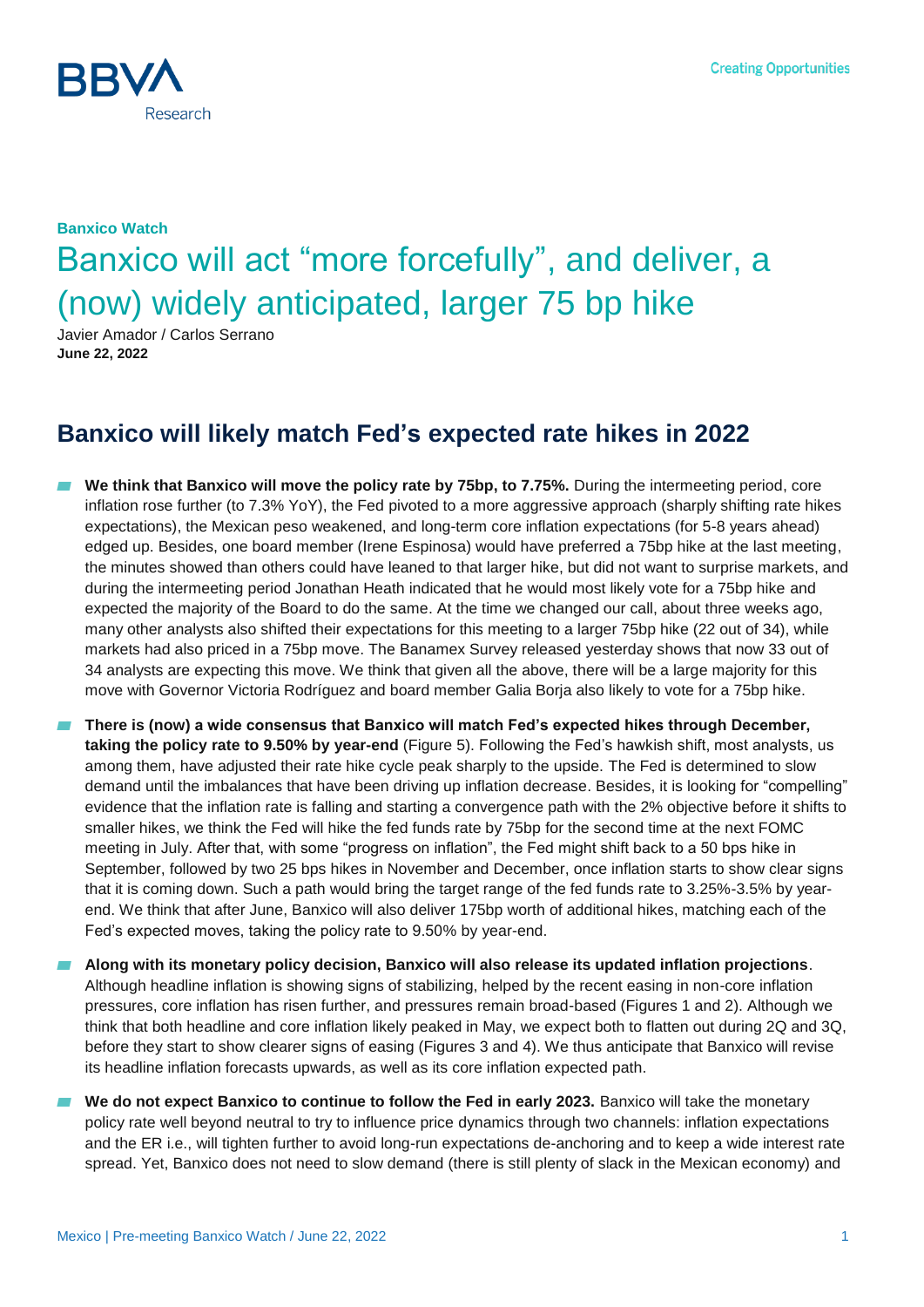**Creating Opportunities** 



most drivers of high inflation are global and beyond its control. Given that we expect inflation to ease during 2023, we think that with an increasing real policy rate, Banxico will not match Fed's expected hikes in early 2023, allowing the spread to shrink somewhat. Banxico´s tightening will result in strong headwinds to the economy, something that, considering the time horizon in which monetary policy operates, will become evident next year. The wide interest rate differential vis a vis the fed funds, along with an economic slowdown and a falling inflation rate, will allow Banxico to decouple from the FED next year and to start a gradual easing cycle in the last quarter.

#### **Although headline inflation is showing signs of stabilizing, helped by the recent easing in noncore inflation pressures…**

Figure 1. **HEADLINE INFLATION BREAKDOWN** (YoY % CHANGE)



Source: BBVA Research based on data by INEGI. Source: BBVA Research based on data by INEGI.

#### **… core inflation has risen further, and pressures remain broad-based**



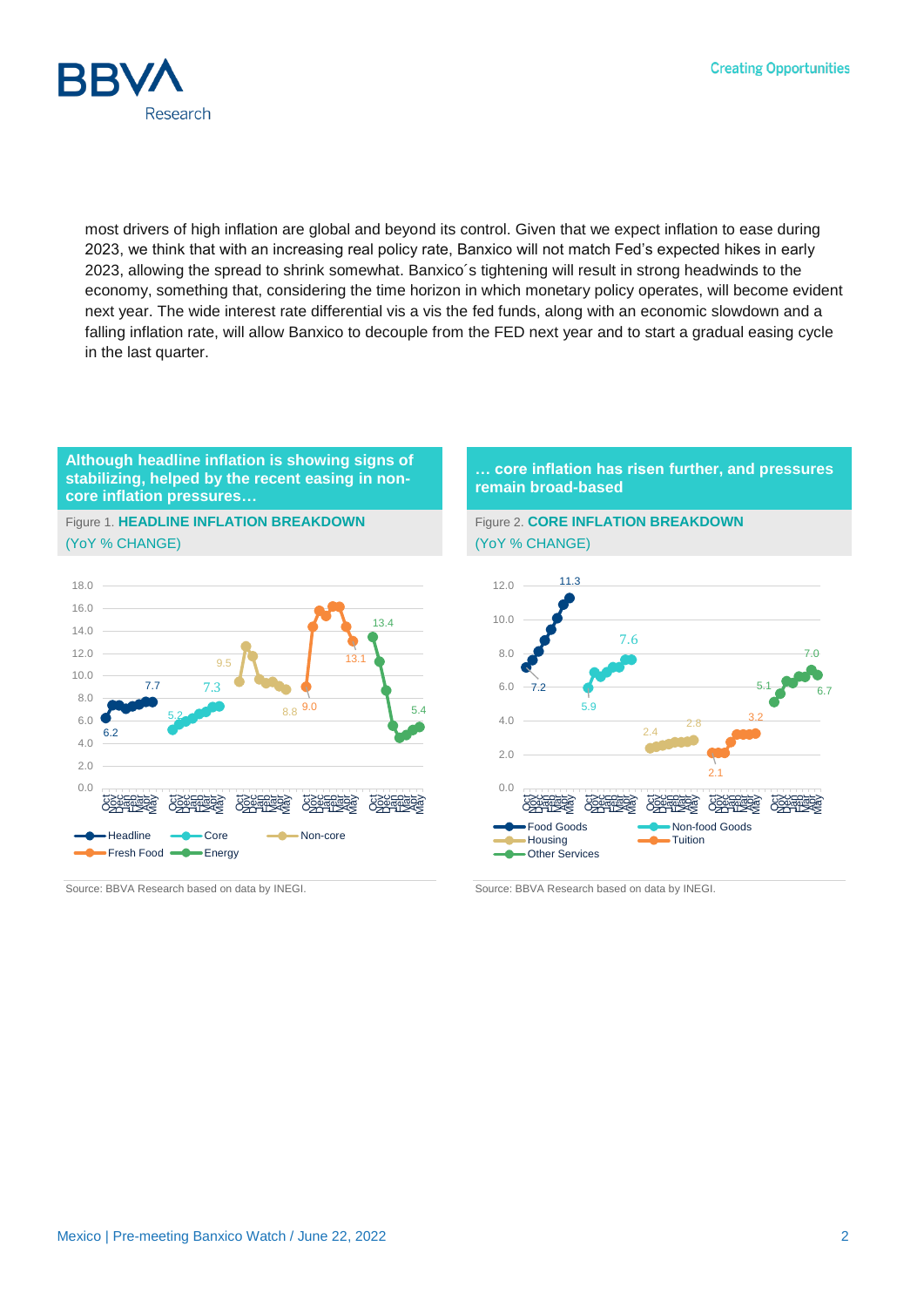

#### **We anticipate that Banxico will revise its headline inflation forecasts upwards… inflation forecasts** upwards…

### Figure 3. **HEADLINE INFLATION OUTLOOK** (YoY % CHANGE, QUARTERLY AVERAGE)



Source: BBVA Research based on data by INEGI and BANXICO. Source: BBVA Research based on data by INEGI and BANXICO.

#### Figure 4. **CORE INFLATION OUTLOOK** (YoY % CHANGE, QUARTERLY AVERAGE)



**There is now a wide consensus that Banxico will match Fed's expected hikes through December, taking the policy rate to 9.50% by year-end…**



(%)



The latest Banamex Survey was released on June 21. Source: BBVA Research based on data by Bloomberg and Banamex Surveys.

**… but, in contrast to market expectations, we think that Banxico might not match the two additional expected Fed hikes in early 2023**

Figure 6. **CORE INFLATION OUTLOOK** (YoY % CHANGE, QUARTERLY AVERAGE)



Source: BBVA Research based on data by INEGI and BANXICO.